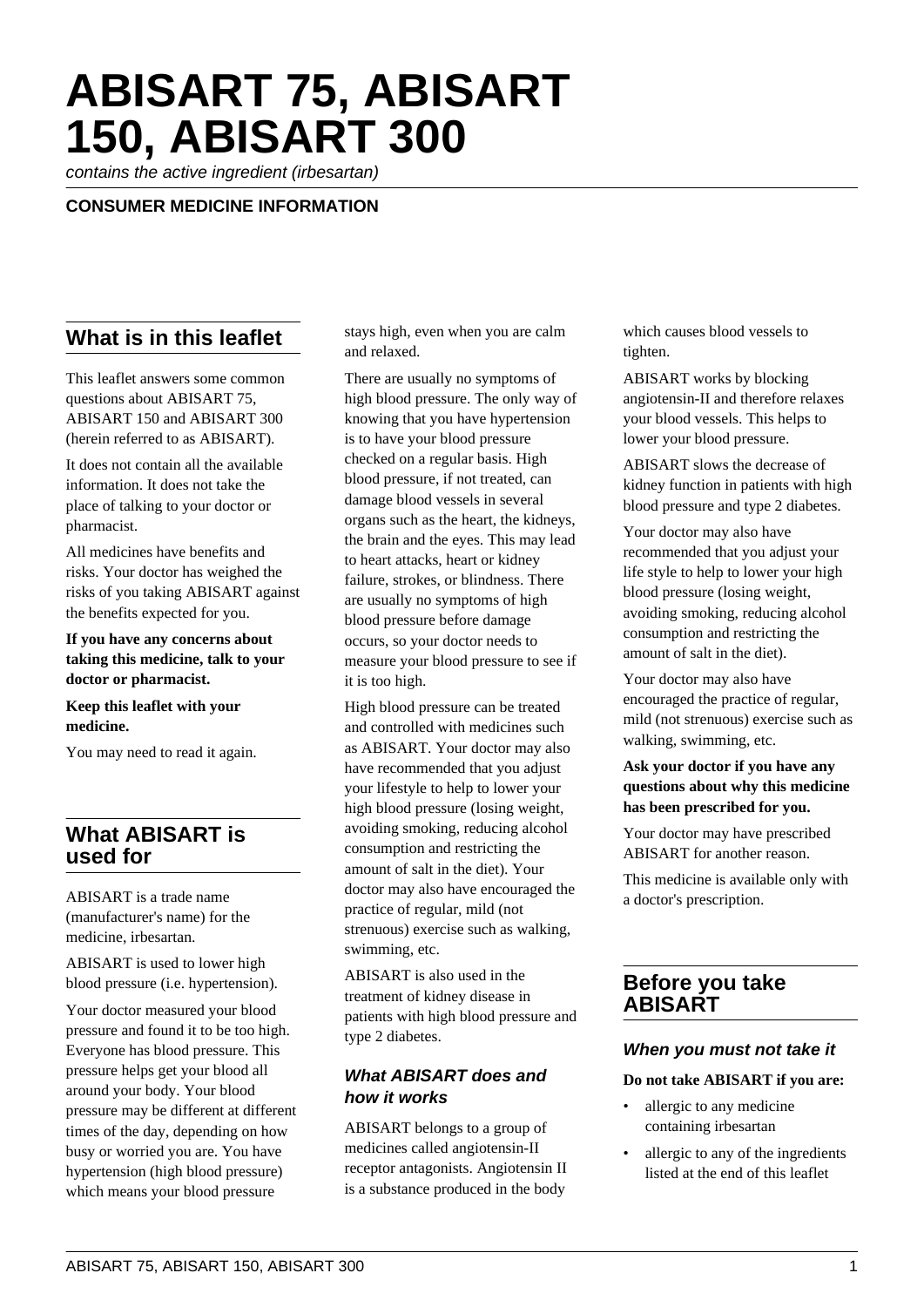Some of the symptoms of an allergic reaction may include

- shortness of breath
- wheezing or difficulty breathing
- swelling of the face, lips, tongue or other parts of the body
- rash, itching or hives on the skin

#### **Do not take this medicine if you are pregnant (or think you may be pregnant) or are planning to become pregnant.**

Your baby may absorb this medicine in the womb and there is a possibility of harm to the baby.

It may affect your developing baby if you take it during pregnancy.

#### **Do not breast-feed if you are taking this medicine.**

It is not known if ABISART passes into breast milk, therefore it is not recommended to be taken while you are breast-feeding.

#### **Do not give this medicine to children.**

Safety and effectiveness in children have not been established.

Do not take ABISART if you are taking medicine containing aliskiren and either have diabetes or moderate to severe kidney impairment.

#### **Do not take this medicine after the expiry date printed on the pack or if the packaging is torn or shows signs of tampering.**

If it has expired or is damaged, return it to your pharmacist for disposal.

**If you are not sure whether you should start taking this medicine, talk to your doctor.**

#### **Before you start to take it**

**Tell your doctor if you have allergies to any other medicines, foods, preservatives or dyes.**

**Tell your doctor if you have or have had any of the following medical conditions:**

- you have recently had excessive vomiting or diarrhoea
- you suffer from any medical conditions especially -
- kidney problems, or you have had a kidney transplant or dialysis
- heart problems
- liver problems, or have had liver problems in the past
- diabetes
- high levels of potassium in your blood
- you are strictly restricting your salt intake
- you are lactose intolerant or have had any allergies to any other medicine or any other substances, such as foods, preservatives or dyes

#### **Tell your doctor if you are pregnant or plan to become pregnant or are breastfeeding.**

Your doctor can discuss with you the risks and benefits involved.

ABISART should not be used during pregnancy or while breastfeeding.

**If you have not told your doctor about any of the above, tell him/ her before you start taking ABISART.**

#### **Taking other medicines**

**Tell your doctor or pharmacist if you are taking or intend to take any other medicines, including any that you get without a prescription from a pharmacy, supermarket or health food shop.**

Some medicines and ABISART may interfere with each other. It is especially important that you tell your doctor if you are taking, or plan to take any of the following:

- other tablets for high blood pressure
- fluid tablets or diuretics
- lithium or lithium containing medicines (e.g. Lithicarb)
- potassium tablets (e.g. Span-K, Slow-K, Mag-K)
- potassium containing salt substitutes (e.g.Pressor-K)
- anti-inflammatory medicines (these are used to relieve pain, swelling and other symptoms of

inflammation, including arthritis) and include nonsteroidal antiinflammatory agents - NSAIDs (e.g.Voltaren, Indocid, Nurofen) and COX-2 inhibitors (e.g. Celebrex)

 Taking a combination of ABISART with an antiinflammatory medicine, alone or with a thiazide diuretic (fluid tablet) may damage your kidneys. It may also reduce the effect ABISART has on reducing blood pressure.

• a medicine containing aliskiren. Taking ABISART with aliskiren may affect your blood pressure, electrolyte balance and your kidney function.

These medicines may be affected by ABISART or may affect how well it works. Your doctor will decide if you need different amounts of your medicines, if your treatment needs to be altered or whether you should have check-ups or blood test more frequently.

Your doctor and pharmacist have more information on medicines to be careful with or avoid while taking this medicine.

## **How to take ABISART**

**Follow all directions given to you by your doctor and pharmacist carefully.**

They may differ from the information contained in this leaflet.

**If you do not understand the instructions on the box, ask your doctor or pharmacist for help.**

#### **How much to take**

Your doctor will tell you how many tablets to take each day.

Usually patients start with one 150 mg tablet once a day, however some patients may need a lower starting dose. Your doctor will tell you if this is necessary. The full blood pressure lowering effect of ABISART should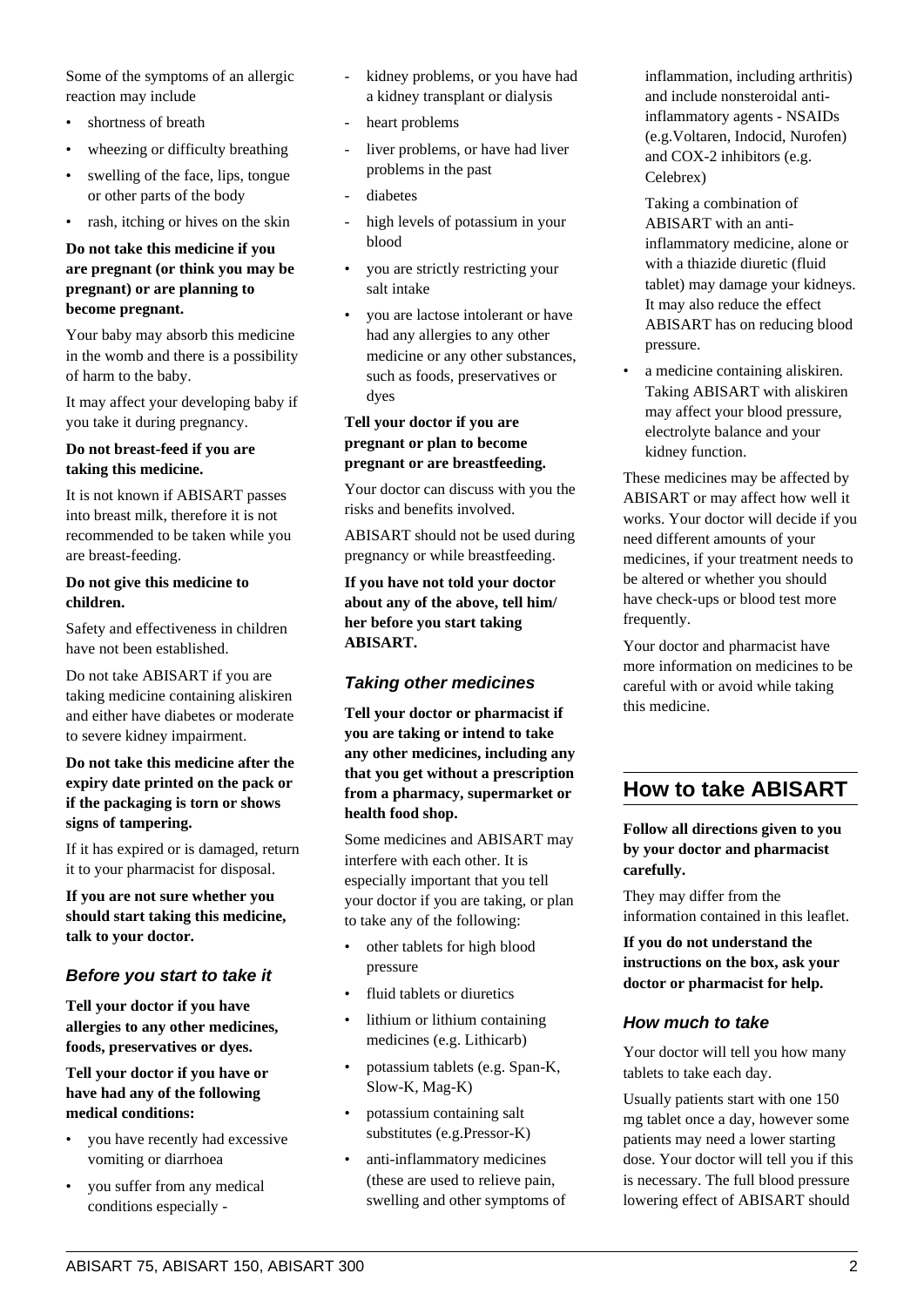be reached about 4-6 weeks after starting treatments.

Depending on how your blood pressure responds, your daily dose of ABISART may need to be increased.

Most patients take either 150 mg or 300 mg each day.

In patients with high blood pressure and type 2 diabetes, 300 mg once daily is the preferred maintenance dose for the treatment of associated kidney disease.

Follow all directions given to you by your doctor carefully. They may differ from the information contained in this leaflet.

If you do not understand the instructions on the box, ask your doctor or pharmacist for help.

#### **How to take it**

**Swallow the tablets whole with a full glass of water.**

**Do not crush or chew the tablets.**

#### **When to take it**

#### **Take your medicine at about the same time each day.**

Taking it at the same time each day will have the best effect. It will also help you remember when to take it.

It does not matter if you take this medicine before or after food.

#### **It does not matter whether you take ABISART tablets before or after food.**

#### **How long to take it**

#### **Continue taking your medicine for as long as your doctor tells you to.**

ABISART helps to control your high blood pressure, but it does not cure it. Therefore ABISART must be taken every day. It is important to keep taking your medicine even if you feel well. Continue taking ABISART until your doctor tells you to stop.

## **If you forget to take it**

**If it is almost time for your next dose, skip the dose you missed and** **take your next dose when you are meant to.**

**Otherwise, take it as soon as you remember, and then go back to taking your medicine as you would normally.**

**Do not take a double dose to make up for the dose you missed.**

This may increase the chance of you getting an unwanted side effect.

**If you are not sure what to do, ask your doctor or pharmacist.**

**If you have trouble remembering to take your medicine, ask your pharmacist for some hints.**

#### **If you take too much (overdose)**

**Immediately telephone your doctor or the Poisons Information Centre (telephone 13 11 26) for advice, or go to Accident and Emergency at the nearest hospital, if you think that you or anyone else may have taken too much ABISART. Do this even if there are no signs of discomfort or poisoning.**

You may need urgent medical attention.

Symptoms of an overdose may include feeling lightheaded or dizzy.

## **While you are taking ABISART**

#### **Things you must do**

**If you are about to be started on any new medicine, remind your doctor and pharmacist that you are taking ABISART.**

**Tell any other doctors, dentists and pharmacists who treat you that you are taking this medicine.**

**If you are going to have surgery, tell the surgeon or anaesthetist that you are taking this medicine.**

It may affect other medicines used during surgery.

#### **If you become pregnant while taking this medicine, tell your doctor immediately.**

**If you are about to have any blood tests, tell your doctor that you are taking this medicine.**

It may interfere with the results of some tests.

#### **Keep all of your doctor's appointments so that your progress can be checked.**

Get your blood pressure checked when your doctor tells you to, to make sure ABISART is working for you.

#### **Get up slowly when getting out of bed or standing up.**

You may feel light-headed or dizzy while taking ABISART, especially if you are also taking a diuretic (fluid tablet). This may become worse if you stand up quickly as your blood pressure may fall. Standing up slowly, especially when you get up from bed or chairs, will help your body get used to the change in position and blood pressure. This problem is not common. If it occurs talk to your doctor.

#### **Make sure you drink enough water during exercise and hot weather when you are taking ABISART, especially if you sweat a lot.**

If you do not drink enough water while taking ABISART, you may faint or feel lightheaded or sick. This is because your body does not have enough fluid and your blood pressure is low. If you continue to feel unwell, tell your doctor.

#### **If you have excessive vomiting and/ or diarrhoea while taking ABISART, tell your doctor.**

This can also mean that you are losing too much water and your blood pressure may become too low.

#### **Things you must not do**

**Do not take ABISART to treat any other complaints unless your doctor tells you to.**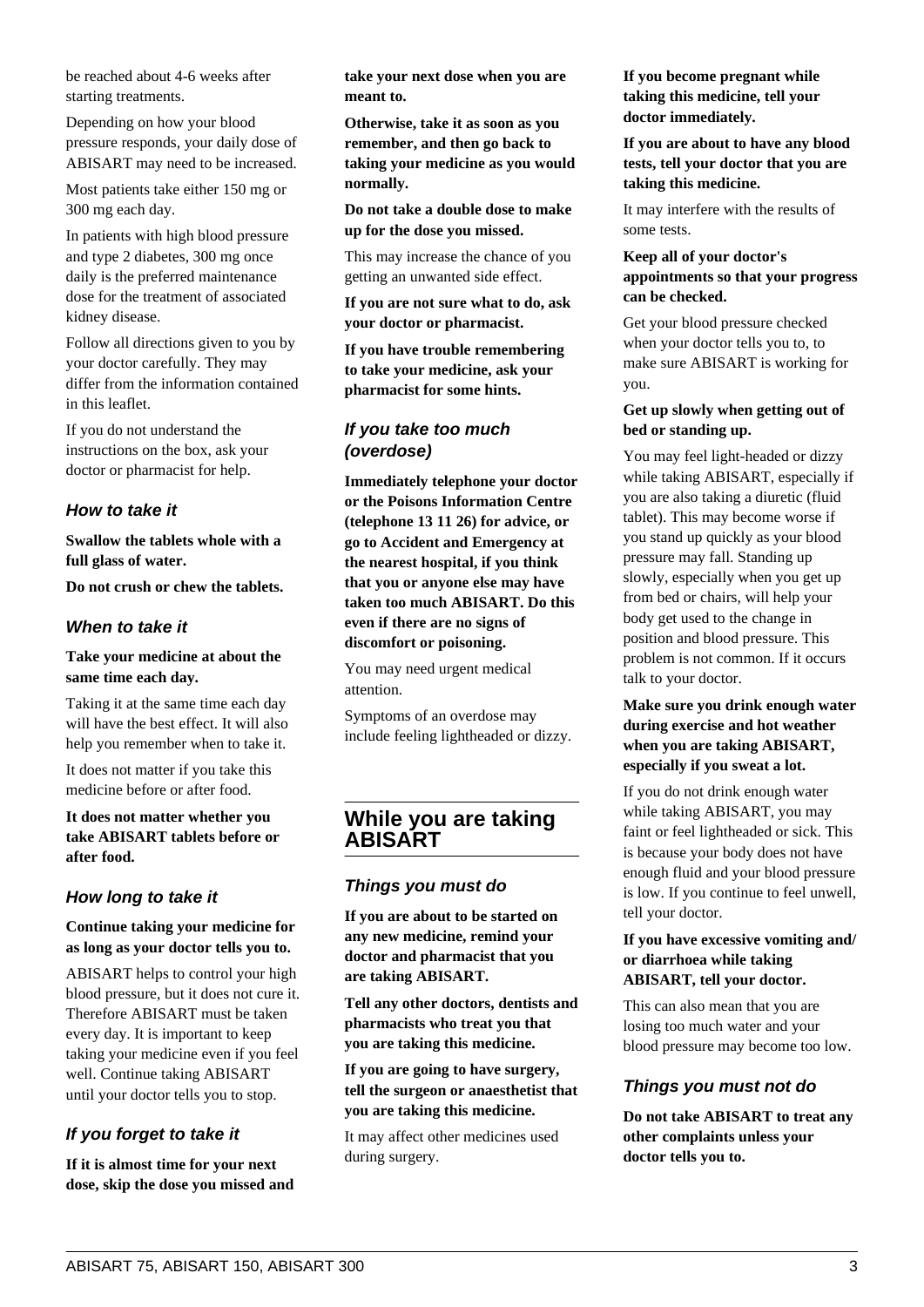**Do not stop taking your medicine or change the dosage without checking with your doctor.**

If you stop taking it suddenly, your condition may worsen.

#### **Things to be careful of**

#### **Be careful driving or operating machinery until you know how ABISART affects you.**

As with many other medicines used to treat high blood pressure, ABISART may cause dizziness or light-headedness in some people. Make sure you know how you react to ABISART before you drive a car, operate machinery or do anything else that could be dangerous if you are dizzy or lightheaded.

#### **Be careful when drinking alcohol while you are taking this medicine.**

If you drink alcohol, dizziness or light-headedness may be worse.

#### **If you feel light-headed, dizzy or faint when getting out of bed or standing up, get up slowly.**

Standing up slowly, especially when you get up from bed or chairs, will help your body get used to the change in position and blood pressure. If this problem continues or gets worse, talk to your doctor.

#### **Lifestyle measures that help reduce heart disease risk**

#### **By following these simple measures, you can further reduce the risk from heart disease.**

- Quit smoking and avoid secondhand smoke.
- Limit alcohol intake.
- Enjoy healthy eating by:
- eating plenty of vegetables and fruit;
- reducing your saturated fat intake (eat less fatty meats, full fat dairy products, butter, coconut and palm oils, most take-away foods, commercially-baked products).
- Be active. Progress, over time, to at least 30 minutes of moderateintensity physical activity on 5 or more days each week. Can be accumulated in shorter bouts of 10 minutes duration. If you have been prescribed anti-angina medicine, carry it with you when being physically active.
- Maintain a healthy weight.
- Discuss your lifestyle and lifestyle plans with your doctor.
- For more information and tools to improve your heart health, call Heartline, the Heart Foundation's national telephone information service, on 1300 36 27 87 (local call cost).

#### **Know warning signs of heart attack and what to do:**

- Tightness, fullness, pressure, squeezing, heaviness or pain in your chest, neck, jaw, throat, shoulders, arms or back.
- You may also have difficulty breathing, or have a cold sweat or feel dizzy or light headed or feel like vomiting (or actually vomit).
- If you have heart attack warning signs that are severe, get worse or last for 10 minutes even if they are mild, call triple zero (000). Every minute counts.

## **Side effects**

#### **Tell your doctor or pharmacist as soon as possible if you do not feel well while you are taking ABISART.**

This medicine helps most people with high blood pressure, but it may have unwanted side effects in some people.

All medicines can have side effects. Sometimes they are serious, most of the time they are not. You may need medical attention if you get some of the side effects.

**Do not be alarmed by the following list of side effects.**

You may not experience any of them.

#### **Ask your doctor or pharmacist to answer any questions you may have.**

Tell your doctor if you notice any of the following and they worry you -

- headache
- dizziness or light-headedness (vertigo)
- unusual tiredness or weakness, fatigue
- nausea/vomiting

The above list includes the more common side effects of your medicine. They are usually mild and do not normally require treatment to be interrupted.

#### **Tell your doctor as soon as possible if you notice any of the following:**

- skin rash or itchiness (possible signs of an allergic reaction)
- aching muscles or aching joints, not caused by exercise
- muscle pain
- buzzing, ringing or other persistent noise in the ears
- yellowing of the skin and/or eyes, also called jaundice
- symptoms that may indicate kidney disease, such as passing little or no urine, drowsiness, nausea, vomiting, breathlessness, loss of appetite and weakness
- symptoms that may indicate high potassium levels in the blood such as nausea, diarrhoea, muscle weakness and change in heart rhythm
- symptoms that may indicate low platelet count such as easy or excessive bruising, bleeding from gums or nose, prolonged bleeding from cuts and blood in urine or stools.

The above list includes serious side effects that may require medical attention. Serious side are rare.

**If any of the following happen, stop taking ABISART and tell your doctor immediately or go to**